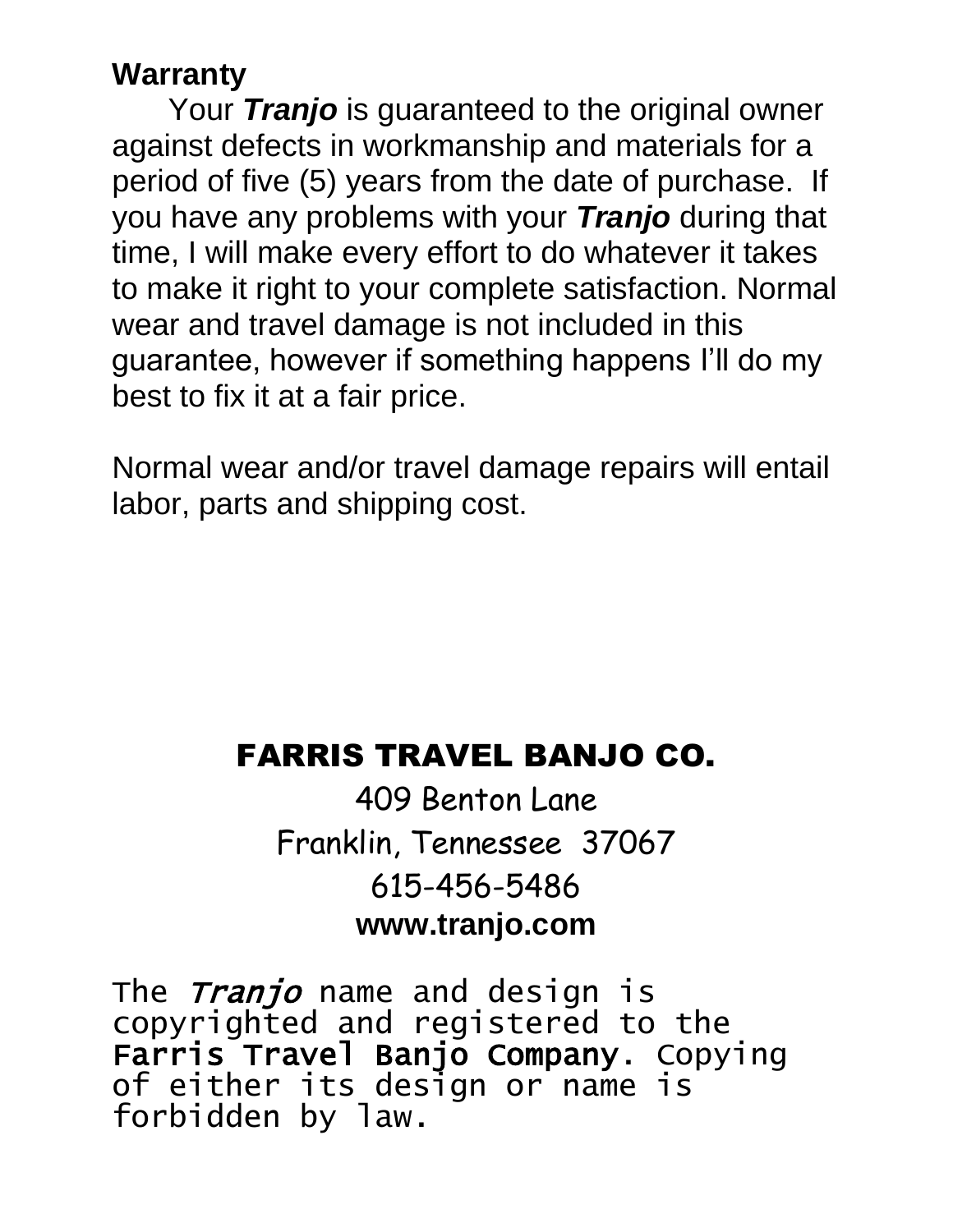

# The Ultimate Travel Banjo

# Pack It & Pick It!

## **OWNERS MANUAL**

#### **General Features**

Your *Tranjo* was designed by Sam Farris to be sturdy and portable without sacrificing playability or a quality sound. Its unique features are a full 26 3/8" scale fingerboard, a detachable neck without tools or string removal, and recessed

string ends and tuning pegs. Sam designed the **Tranjo** to meet the needs of the traveling banjo player, so you can *Pack It & Pick It* without the worry of damage to your "regular" banjo, and can conveniently practice and play a high quality instrument wherever you go. It is our hope that you will enjoy many, many hours and miles of playing your *Tranjo.*

## **Farris Travel Banjo Company**

**www.Tranjo.com**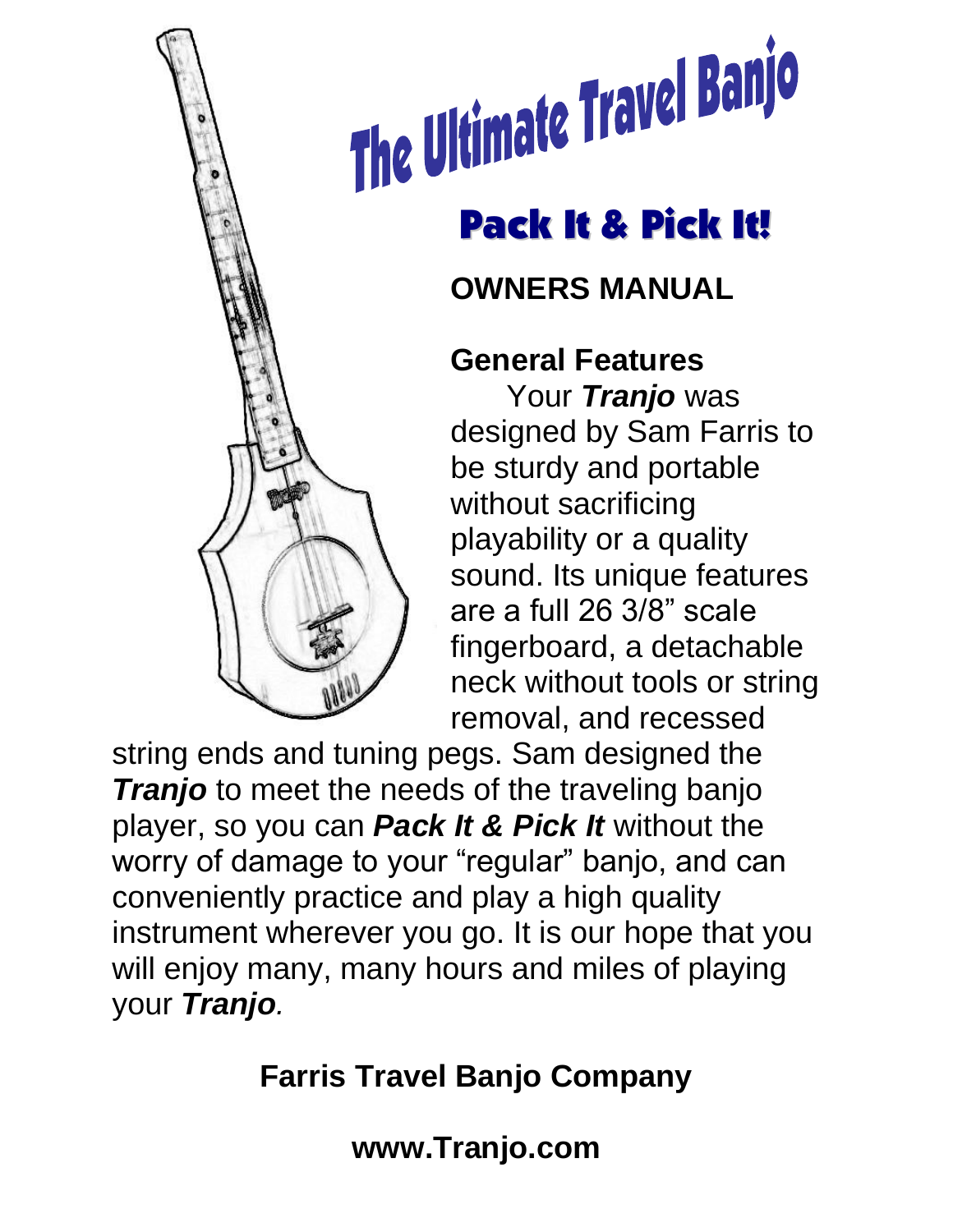#### **Tuning Tips**

Hold the *Tranjo* with the body in your lap and perpendicular to you. Pluck a string with your right hand and adjust the corresponding tuner with your left. Make sure you are turning the correct knob – it can be a little confusing at first, but you'll get the hang of it quickly.



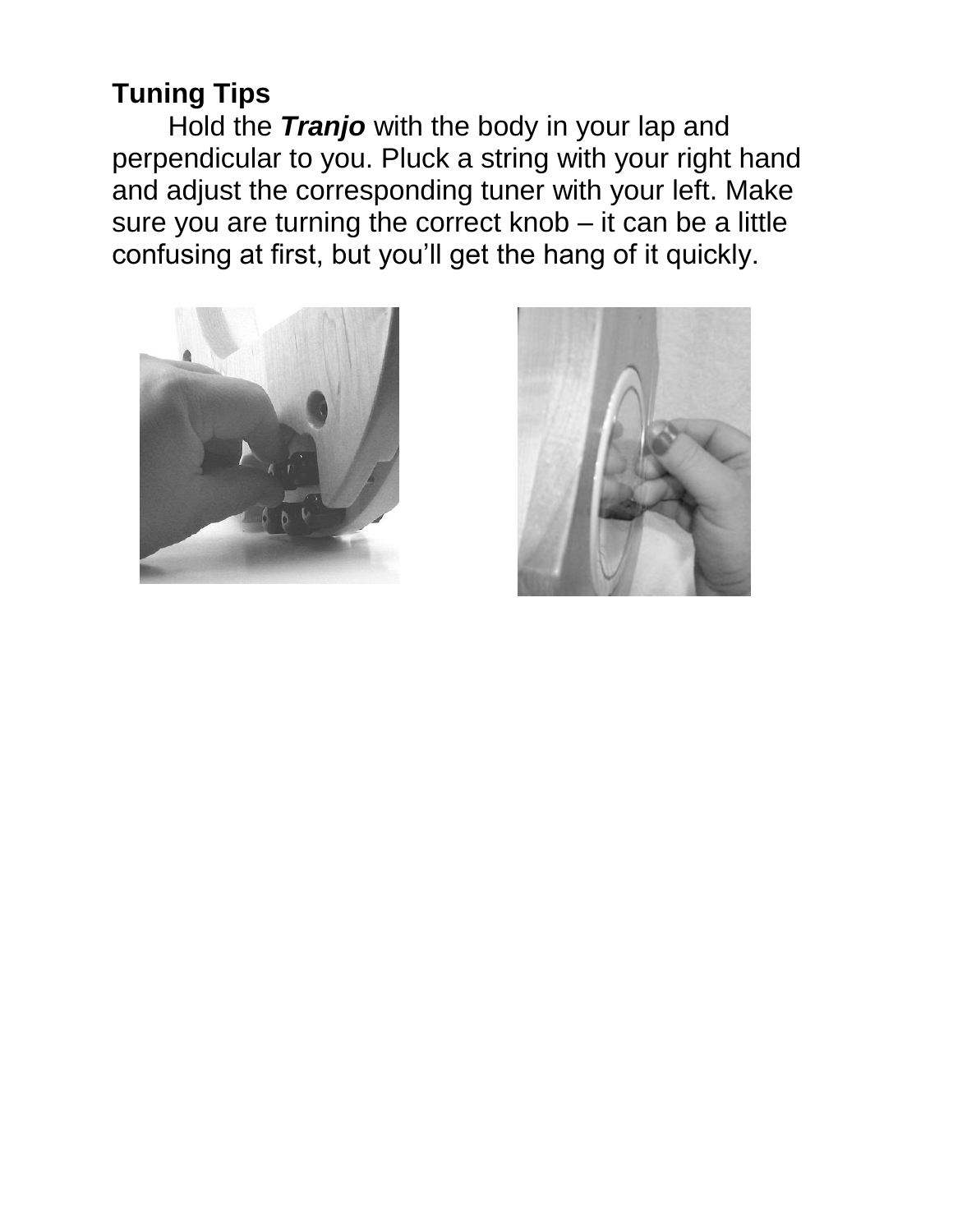#### **Truss Rod Adjustment**

Normally, your *Tranjo* neck will never need adjustment. If a slight adjustment is required to correct a bend in the neck, insert the adjustment wrench and make gradual adjustments (1/4 turn at a time) until the problem is corrected. When in doubt about truss rod adjustment, consult an experienced musical instrument repairman.

The two-way adjustable truss rod is accessible from the end of the neck.



Turn the wrench clockwise to correct a back bow

Turn the wrench counterclockwise to correct a forward bow.

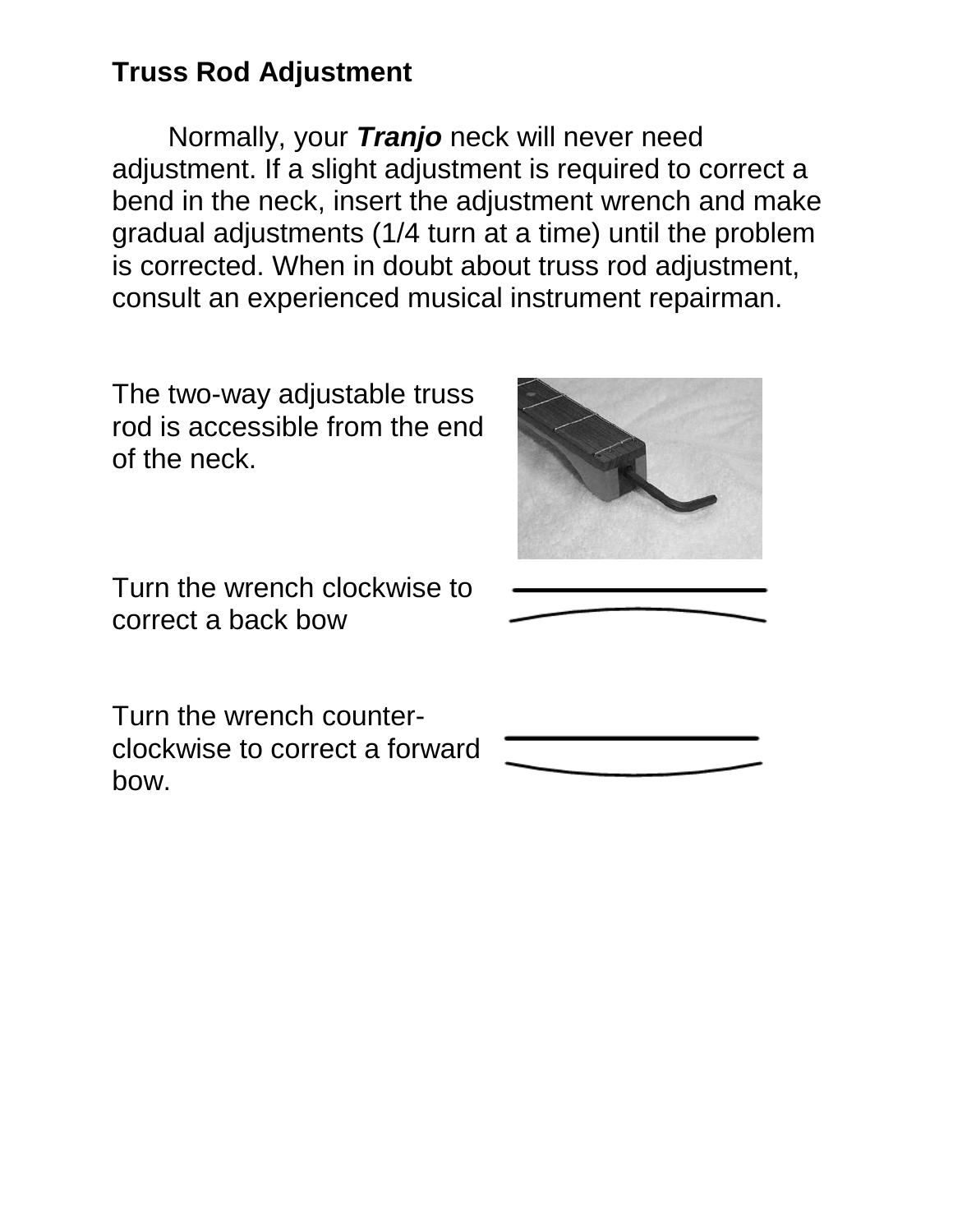#### **5th String Replacement**

There is a smaller post in the side of the neck for the fifth string. A ball-ended fifth string can fit over the small

post as well, or can just be held in place by friction behind the access hole in the fingerboard. Be sure to feed the fifth string over the metal string guide in the access hole.

The *Tranjo* uses Steinberger gearless tuners, which lock the strings onto



the tuning posts and allows for precise, consistent tuning. A separate instruction sheet for changing strings and tuning is enclosed.

#### **Maintenance**

If you disassemble your *Tranjo*, use a small drop of light oil (3-in-One or similar) on each bolt when reattaching the rear plate. Do not use excessive force to turn a bolt – you may strip the bolt or the threaded insert. A little oil on the neck bolt once in a while will keep the neck attachment smooth and easy. The same goes for the thumbscrew on the string clamp.

You can vary the tone of your *Tranjo* by adjusting the tension of the head. Loosen or tighten the 6 (or 8) plate attachment bolts evenly to the desired tension. To replace the head, remove all 6 or 8 bolts and separate the front and back plates of the *Tranjo*.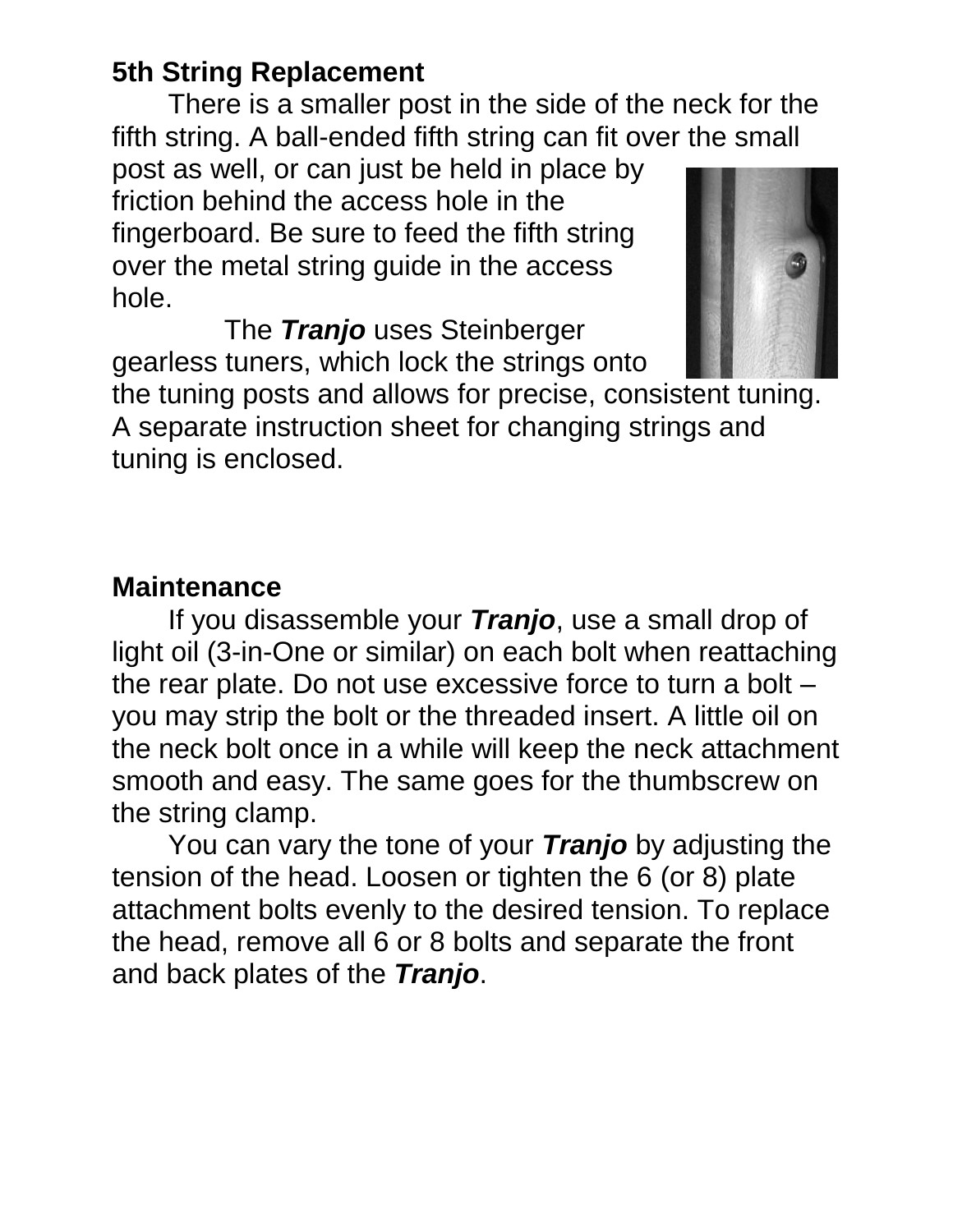#### **Neck Removal**

Put the capo on the sixth fret

De-tune all the strings enough so that they may be easily pressed to touch the wooden face of the *Tranjo*

Remove the bridge (optional)

Unscrew the thumbscrew holding the string clamp from its storage area underneath the neck.

Reattach the string clamp to the face of the *Tranjo*, clamping down all the strings. Be careful not to

cross thread or strip the thumbscrew and do not over tighten!





Remove the knobbed bolt that holds the neck.









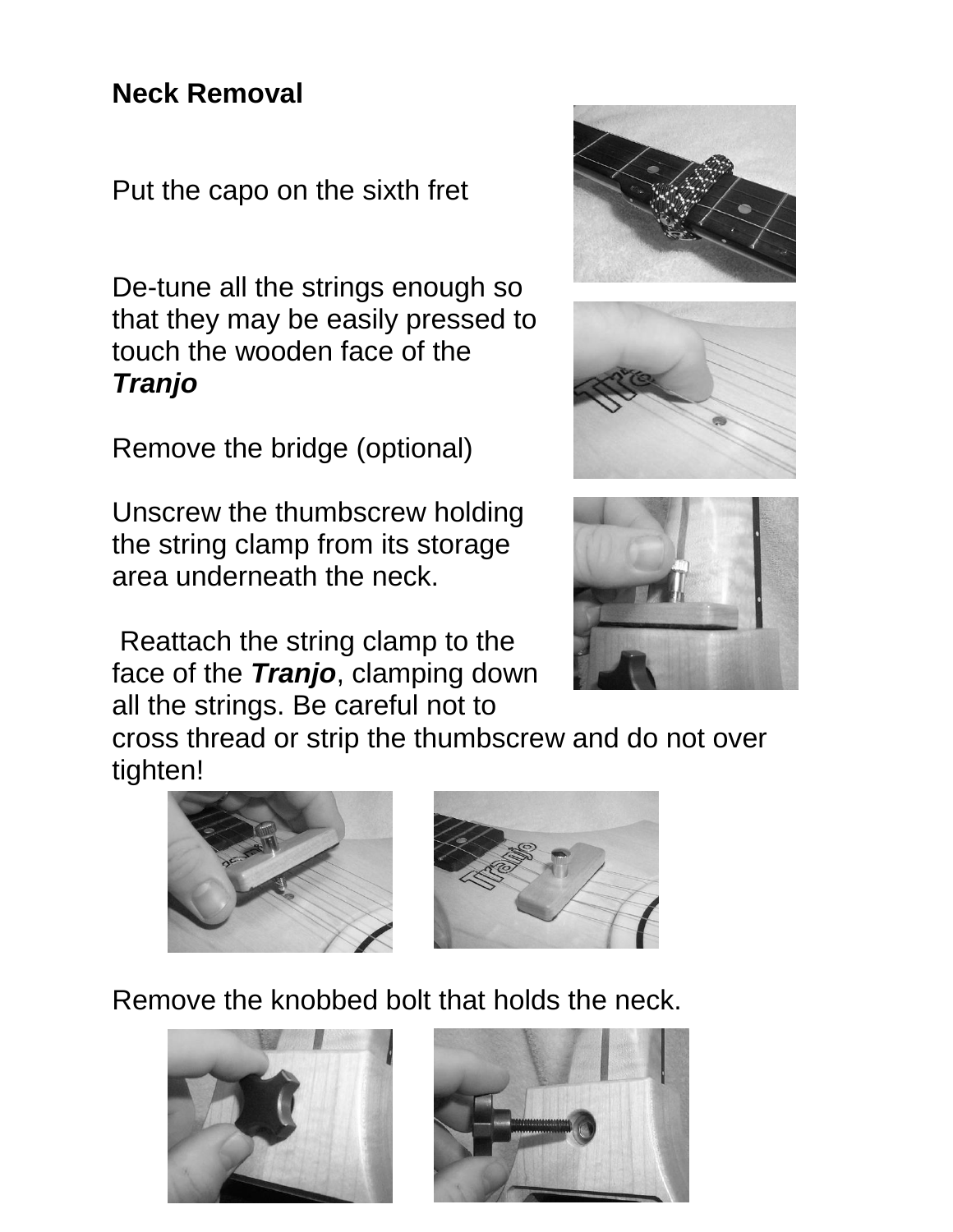#### **Neck Removal (cont.)**

Pull the neck away from the body (parallel to the strings) and then rotate the neck forward to remove it from its mounting cavity.





If you have trouble pulling out the neck, loosen the strings a little more.

To reattach the neck, perform these steps in reverse order. Be careful not to strip the knobbed bolt when screwing it into the neck – don't force it! After reattaching the neck and tuning up the strings, it may take a few minutes for the tuning to stabilize as the neck settles back into its regular tension. Make sure to reposition the bridge if necessary. There are small pencil marks on the head to help position the bridge. The metronome can play a fixed pitch A – 440 to help you tune (third string, second fret is A).

You can unscrew the neck bolt slightly to make small adjustments to the playing action. Permanent adjustments can be made by using a slightly taller or shorter bridge.

The knobbed bolt can be replaced by a standard 1" long  $\frac{1}{4}$ -20 bolt if you not need to remove the neck regularly.